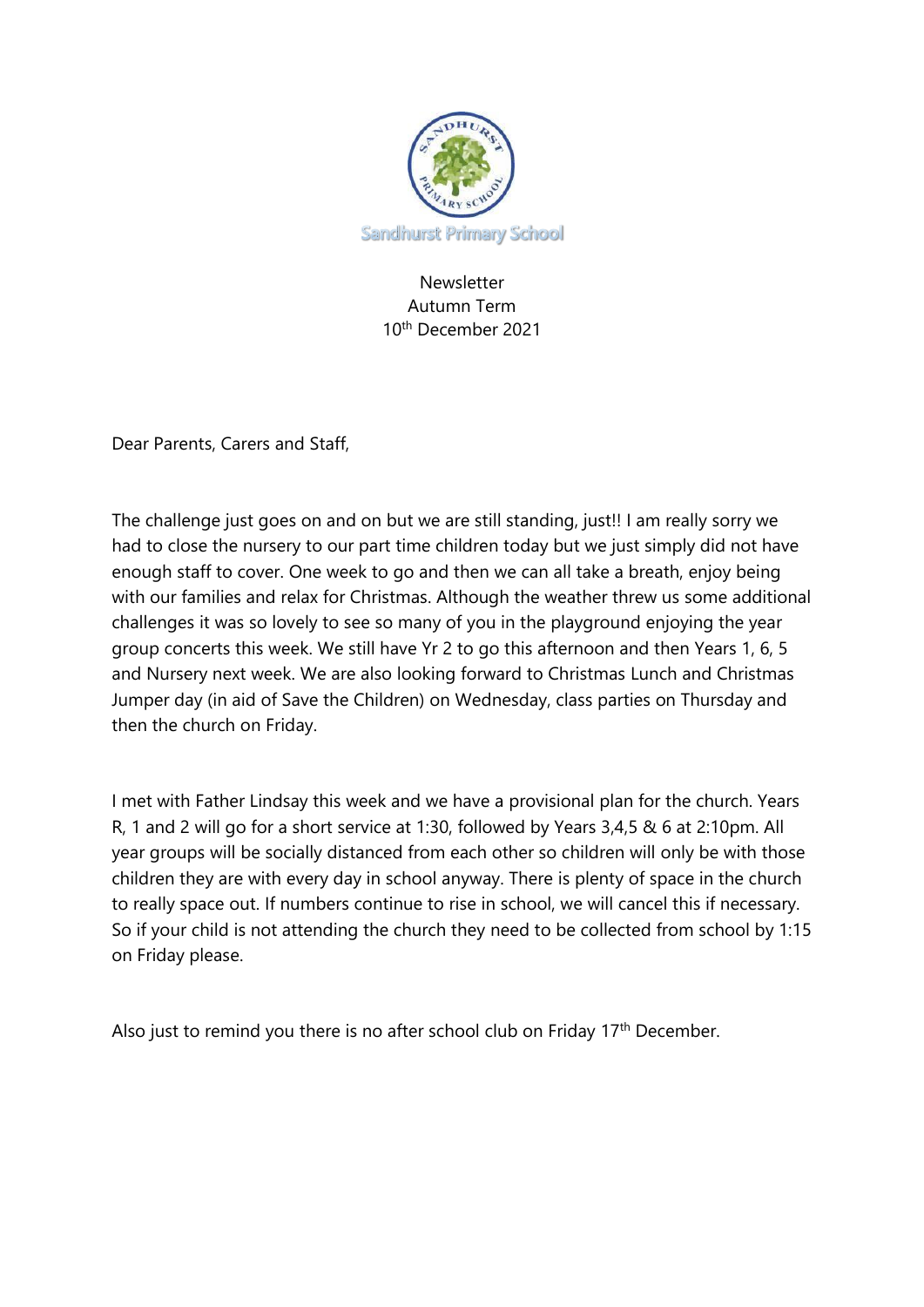## **Learning This Week**

Nursery this week have been busy with all things Christmas. They have sung songs and made their cards, wrapped presents to help develop fine motor skills and baked and decorated yummy shortbread stars. In the outdoor classroom they have practised throwing and catching skills and worked as a team to bounce the mini Santas on the parachute without dropping them!

In Reception this week, the children were busy practising their songs for the Carol singing on Tuesday. They did very well, despite the cold wind and rain! The children looked at Kandinsky's art and used shapes to draw some abstract pieces themselves. In Literacy, the children were learning how to write cards for their loved ones.

In year one this week, they have been learning about the Christmas story. They have also been thinking about others who are less fortunate and have written some lovely Christmas wishes. In maths they have been practising mental maths strategies. They have been finding missing numbers, counting in 2s,5s and 10s and revising number pairs to 10.

Year 2 have had a fantastic week concluding their learning about The Great Fire of London. All of the children fully engaged in the immersion day where they took turns to interview key characters, used old-fashioned paper to write diaries like Samuel Pepys, designed and made model boats to rescue the toys from the burning houses and had a zoom session with a real life firefighter!

In year 3 they have been learning the grid method in maths. In whole class reading, they have been making predictions about a new book 'Ice Palace'. They continue to learn about the Zones of Regulation and this week have been looking at different types of problems. They really enjoyed sharing Christmas songs and poems with parents and carers in the rain!

In maths this week year 4 have been revising some of this terms topics. They have revisited perimeter, addition and subtraction with exchange, and multiplying and dividing by 10 and 100. In Englishthey have been designing and making flanimals and habitats using plasticine. They have also been busy rehearsing for their end of term performance.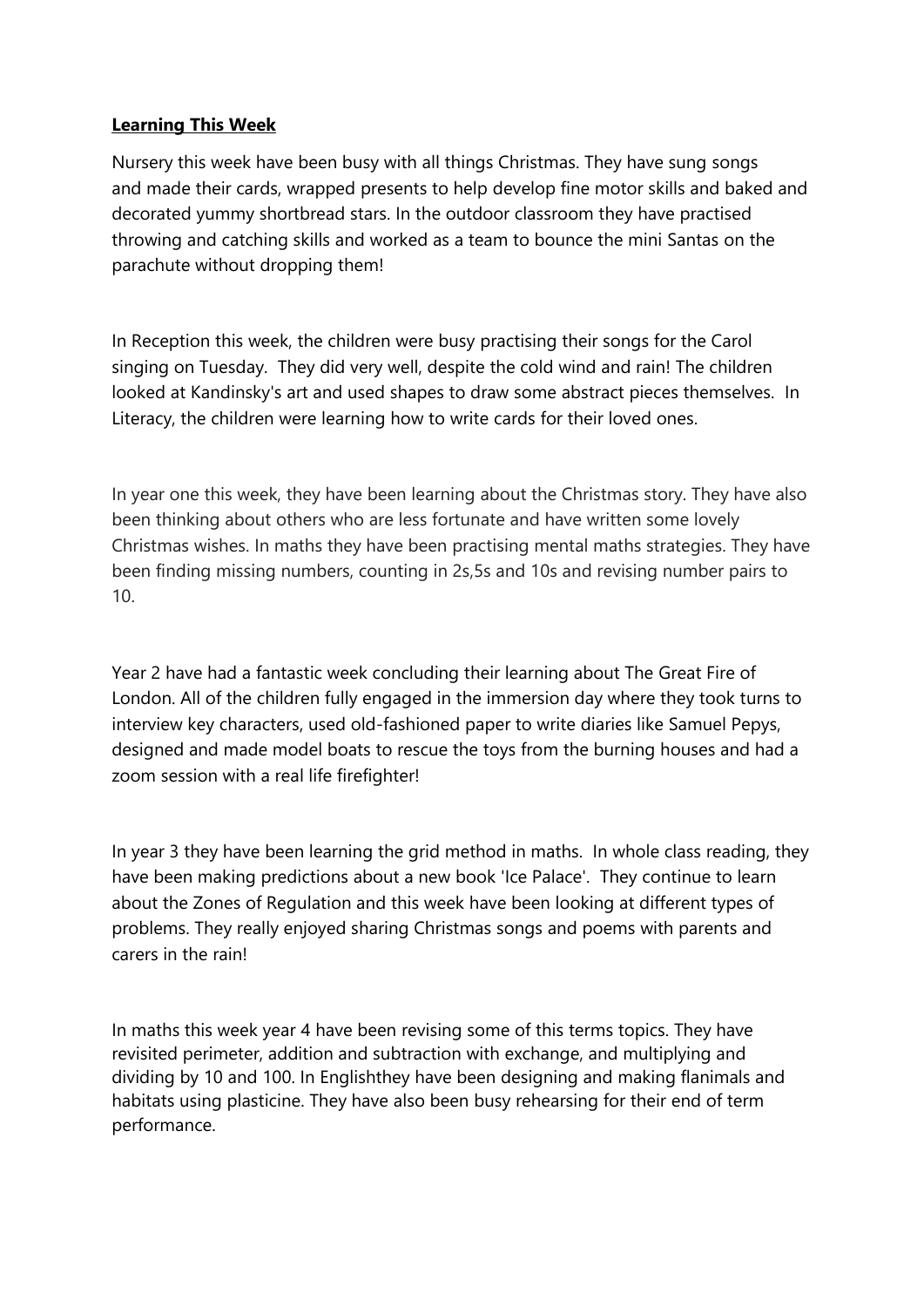This week, in maths, Year 5 have been consolidating their knowledge of formal written methods by playing a variety of board games. In English, they thoroughly enjoyed holding a press conference and pretending to be serious reporters. Some children dressed up as Howard Carter, Lord Carnarvon, Lady Evelyn and a Water Boy. Using quotes from the press conference the children then went on to write a newspaper report. In science, some classes have identified examples of air resistance and recognised its effects.

Year 6 have been learning about life of children in Britain during the Victorian era. In maths, they have started the position and directions topic, looking at coordinates in four quadrants, translation and reflection. They have explored different Greek masks and have designed their own Ancient Greece inspired mask.

## **Dinner Money Owing**

Could I please remind you that your dinner accounts must be cleared by Friday 17<sup>th</sup> December. The balance can be checked on Parentmail. Thank you. Please remember if you think you may be eligible for Free School Meals do apply through the Lewisham website. If you are eligible we can then help with clubs, uniform etc.

## **Christmas Dinner**

Just to remind you it is Christmas Dinner on Wednesday. It is free to children in Reception, Year 1 and 2. The cost for the older children (Key Stage 2) is £2.40 and should be paid by Parentmail. Thank you.

#### **Clubs**

The only clubs on next week are Art club on Monday, Year 1 football, Year 2&3 Coding, Year 3&4 Football and Sign language, all on Tuesday.

If your child was in a club this term they will continue next term and the payment item will be on Parentmail. Please email clubs@sandhurstprimary.lewisham.sch.uk, if your child does not wish to continue or if they are interested in joining a club.

Clubs will resume on the week commencing 10 January 2022.

# **Rainbow Laces competition**

Following our assembly last Monday the children have been really inspired by the in school poster competition. I am delighted to say the winners were Yr 3, Pablo, Ameerah, Louise and Nathan. Yr 4, Chiara, Matilda, Aaron and Zoe. Yr 5, Evie, Seffany, Amber and Edward. Yr 6, Jeyda, Aneesha, Kyrrah, Isobel and Scarlett. Well done to all of you. Lots of children have asked if they could buy the rainbow laces. Sadly, we don't have any more in school but you can buy them by following the link below.